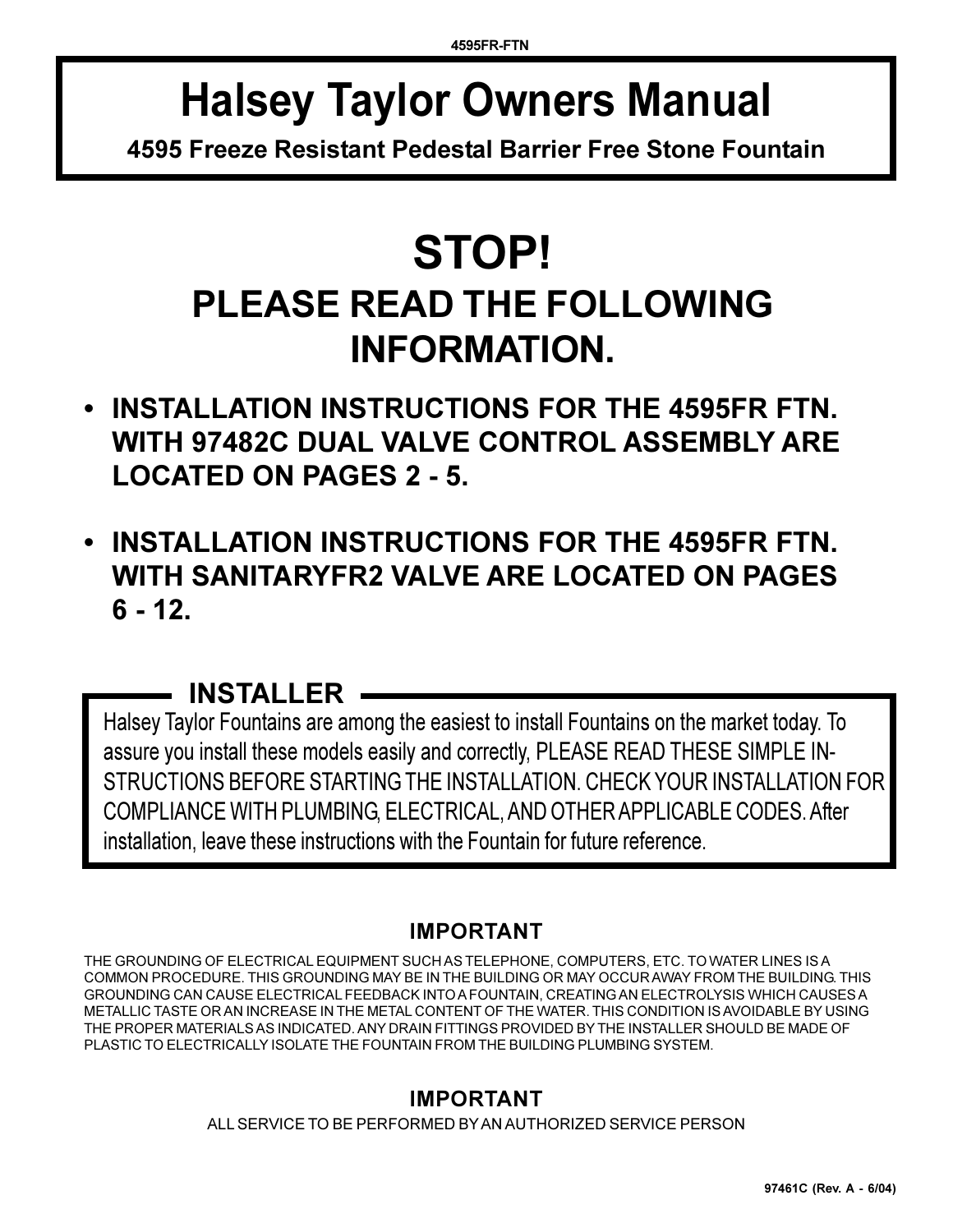# **Halsey Taylor Owners Manual**

# **4595 Freeze Resistant Barrier Free Stone Pedestal Fountain with 97482C Dual Valve Control Assembly**



## **IMPORTANT! INSTALLER PLEASE NOTE**

#### **Do not pull up on lines coming out of the PVC column. This raises the water valve above the frost line with disastrous results.**

#### **General Installation Tips**

- 1. Be sure to flush water supply line before you connect it to the inlet fitting on Freeze Resistant Valve System.
- 2. There are two drain lines required for this unit. One for the drinking fountain basin drain and one for the valve/water supply line system. The bowl drain is the 3/4" PVC fitting at the bottom of the 6" PVC tube and the valve drains through the small holes in the PVC cap. Provide ample drainage for these two items. It's always better to have too much then not enough.
- 3. The column (6" PVC tube) must remain vertical. Be sure it remains vertical when backfilling the excavating trench.
- 4. When the concrete pad, for mounting the fountain, is poured, be sure to allow adequate space around the top of the column so that the flexible cap may be removed for servicing the valve.
- 5. We recommend that the top of the column be flush or slightly above the top height of the concrete pad.
- 6. You should test the unit before you backfill. Simply blow on the clear, small diameter tubing. A steady stream should flow from the braided tubing line. When air pressure is removed from the clear tubing the water stream should stop.
- 7. Once you have tested the valve, backfilled the hole and poured the concrete mounting pad you are ready to set the fountain. After bolting the fountain in place connect the air control valve tubing, supply water tubing and drain lines. The water supply line must have a straight run from the basin bubbler down to the control valve. If a straight run is not maintained water will become trapped and freeze leaving the unit inoperable. Test the fountain again. If it fails to work, the air control line may be kinked or connected improperly. Be sure to keep water out of the air control line.
- 8. These products are designed to operate on 20 psig to 105 psig supply line pressure. If inlet pressure above 105 psig, a pre ssure regulator must be installed in the supply line. Any damage caused by reason of connecting this product to supply line pressure lower than 20 psig or higher than 105 psig is not covered by warranty.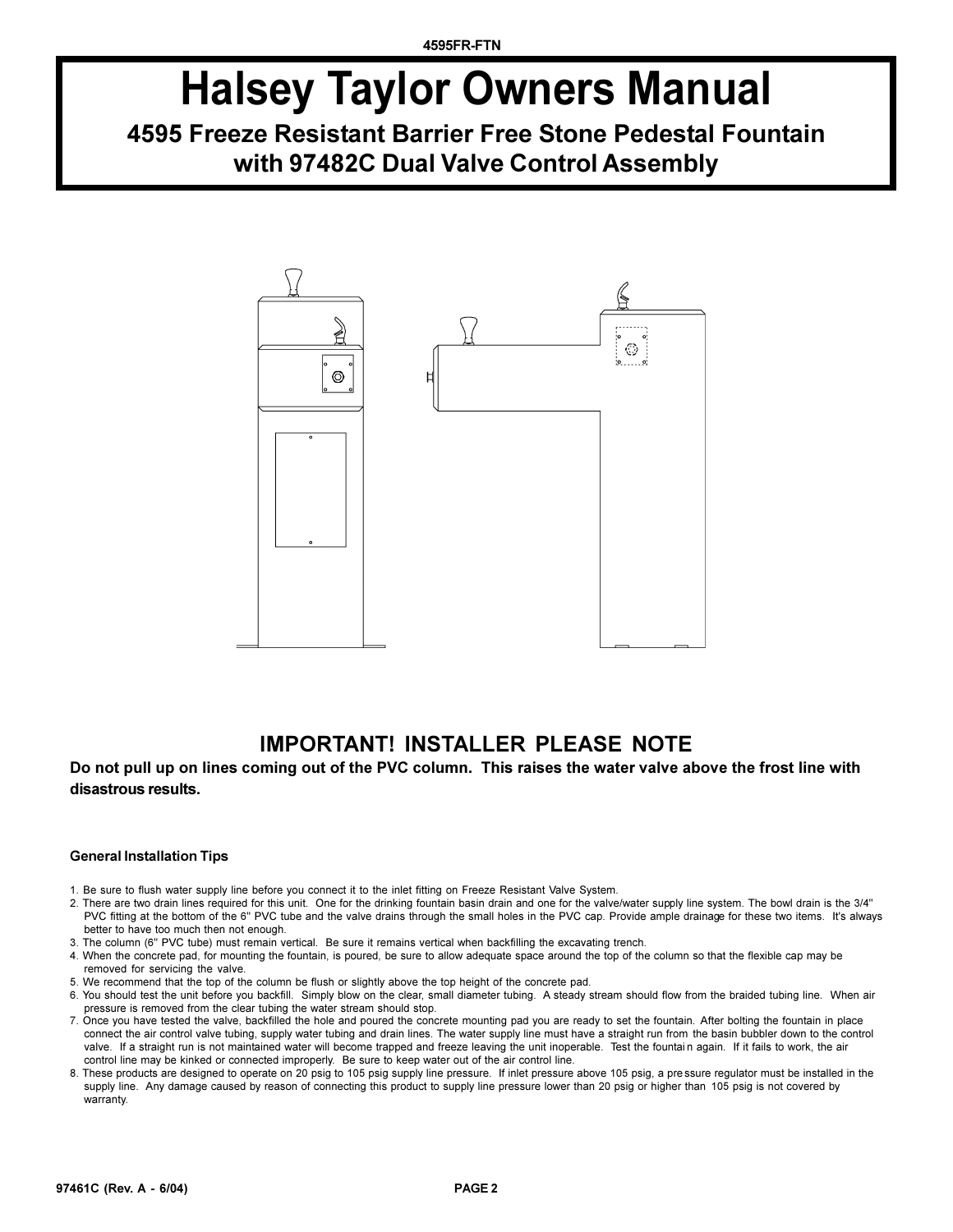**4595FR-FTN**

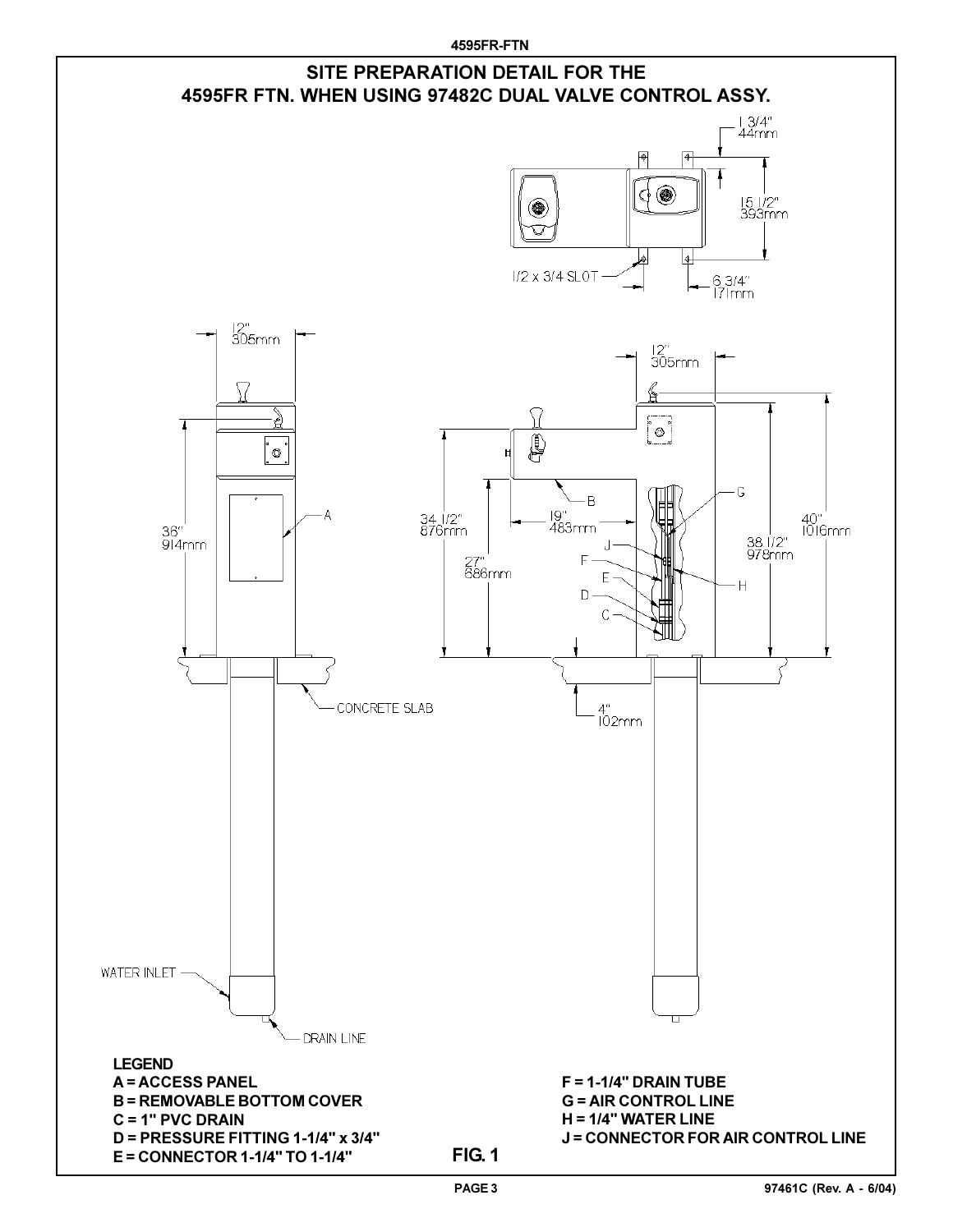## **INSTALLATION INSTRUCTIONS FOR INSTALLING 97482C DUAL VALVE CONTROL ASSY.**

- 1. Prepare trench for water supply and waste drain lines (if required by local codes). The hole should be deep enough to accommodate the PVC column and 5 cubic feet of porous fill (large broken rock). Additional porous fill may be required due to local ground conditions. (See Site Preparation Detail below).
- 2. Lay drain lines and water supply lines. Provide service shut off valve for maintenance. Flush the water supply line before attaching to the shut off valve.
- 3. Set PVC column in excavating pit. Connect the water supply line to the inlet on the PVC column. Remove valve assembly from the PVC column by carefully pulling up on the connecting tubing. Pressure test the valve assembly for leaks. Check operation of the water valve by blowing on the small clear diameter tubing. A steady stream of water should flow from the braided tubing. After releasing air pressure from the small clear tubing the water stream should stop.
- 4. Replace the water valve into the PVC column. Make sure the supply hose coils into the bottom of the PVC column without any kinks. Cap the PVC column, protect the ends of the connecting tubes and backfill the trench. Keep the PVC column vertical at all times.
- 5. Form the concrete mounting pad and locate the fountain anchor bolts in the proper position. (Refer to Rough-in for correct location of anchor bolts.) Pour concrete and finish. Be sure to keep concrete away from the top of the PVC column to allow removal of PVC cap to allow for future service. Let concrete set 24 hours minimum before mounting fountain.
- 6. Double check that the water valve is positioned fully at the bottom of the PVC column. Install insulation into the PVC column and push down onto the top of the water valve.
- 7. Mount the fountain onto the anchor bolts. Level and shim fountain as required.
- 8. Connect the drain line, water line and air control lines. Excess lengths should be trimmed from the tubing. The water supply line must be positioned for positive drain back out of the fountain and down through the water valve. **Any water allowed to be trapped above the frost line will freeze leaving the unit inoperable.** Do not pull up on the connection lines as this could raise the valve above the frost line.
- 9. Check for proper operation by using fountain push button. If the valve does not work properly check for leaks or kinks in the air control line.
- 10. After insuring proper operation reassemble fountain. Installation of your fountain is now complete.



### **TROUBLE SHOOTING**

**Insufficient Bubbler Flow:** Check that the shut-off valve is wide open. Verify minimum 20 PSI supply pressure. Clean inlet strainer screen located in the valve body. Clean rubber orifice in flow control located below frost line in bushing between barb fitting and valve.

**No Flow:** Check for leaks in the air tubing going from the push button to the valve. Make sure the air tubing compression nut is hand tight. Disconnect air tube from push button. Place finger over air outlet. Push button to test diaphragm. Tighten diaphragm cap screws. Replace diaphragm if necessary.

#### **Continued Insufficient or Varied Height of Bubbler Flow:**

• Replace flow control.

#### Check for kinks in the tubing.

. Remove the PVC cap from the PVC column. Remove the valve assembly from the PVC column by carefully pulling up on the connecting tubing. Pressure test the valve assembly for leaks. Check stream height from the bubbler. Stream height is factory set at 35 PSI. If supply pressure varies greatly from this, adjust the screw on the regulator (Item 20, Page 5, Stream Height Adjustment Detail). Clockwise adjustment will raise stream and counter-clockwise adjustment will lower stream. For best adjustment stream height should be approx. 1-1/2" (38mm) above the bubbler guard. Replace the valve into the PVC column. Make sure the supply hose coils into the bottom of the PVC column without any kinks and double check that the valve is positioned fully at the bottom of the PVC column. Cap the PVC column.

**Continuous Bubbler Flow:** Insure that push button is not obstructed and springs back to normal position. Remove four screws which secure plastic diaphragm block to valve body. Pull plastic and rubber diaphragm assembly out of valve body. Locate tiny hole in rubber diaphragm just under lip of plastic part. Clean debris from this hole. Inspect valve seat for grooves. If valve seat was OK and diaphragm hole was free from debris, inspect rubber button located at center of floating steel disc in valve diaphragm block assembly. If button is worn, turn disc over or replace it. If diaphragm and seats are in good condition, stretch spring slightly. Spring is located behind floating stainless steel plate. Insure that air bleed port on valve plastic block assembly is not plugged.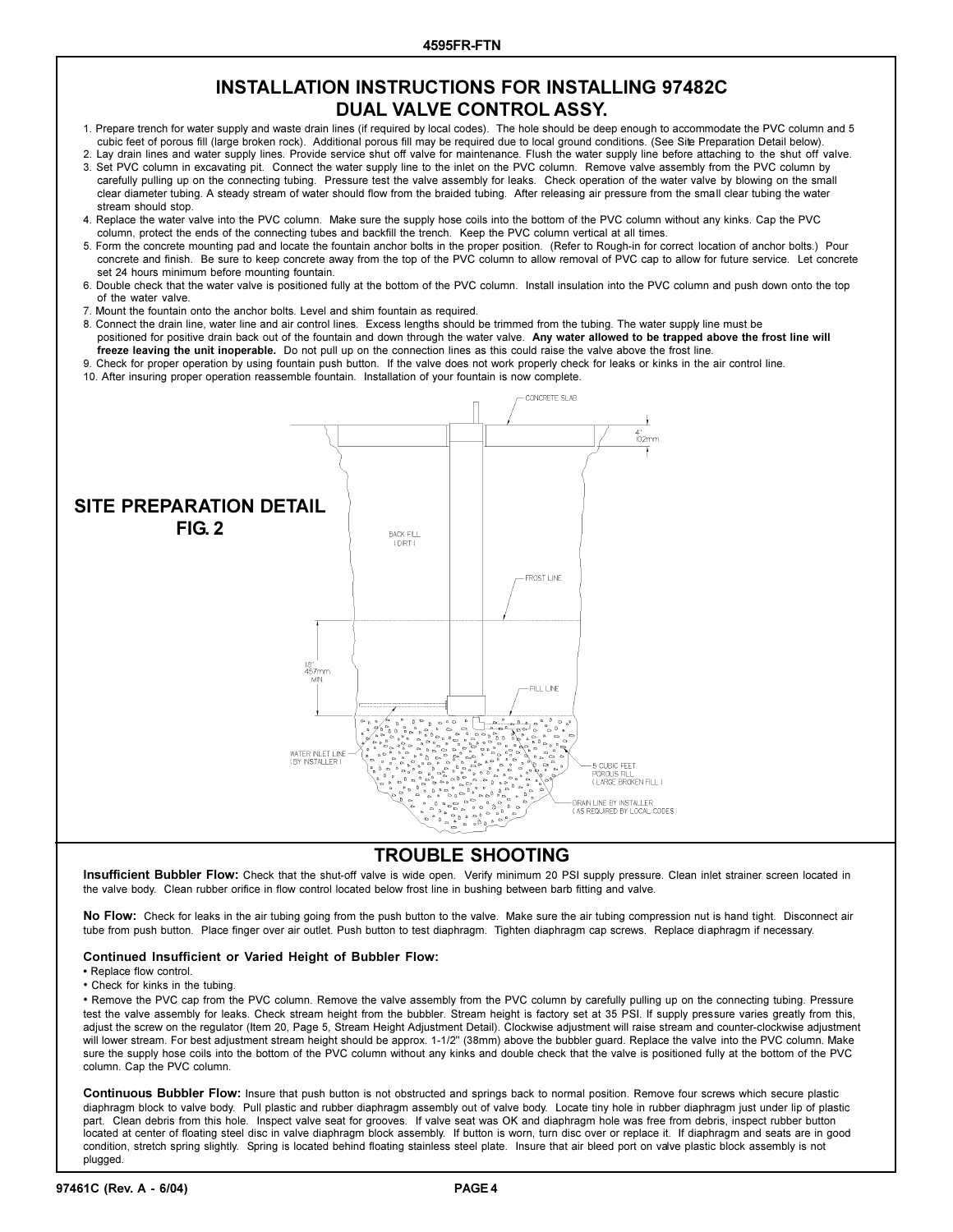## **The following items are included with the 4595FR Fountain**

| PARTS LIST                  |              |                                                 |  |  |
|-----------------------------|--------------|-------------------------------------------------|--|--|
| <b>ITEM NO.</b>             | PART NO.     | <b>DESCRIPTION</b>                              |  |  |
| $\mathbf{1}$                | 100147140560 | Drain Gasket                                    |  |  |
| 2                           | 100322740560 | Gasket                                          |  |  |
| 3                           | 101449542550 | Clamp - Hose                                    |  |  |
| 4                           | 101570540560 | <b>Drain Gasket</b>                             |  |  |
| 5                           | 15013C       | Bubbler Tube Assy.                              |  |  |
| 6                           | 110544942550 | Set Screw #8-32 x .125                          |  |  |
| $\overline{7}$              | 110868642550 | Socket Head Screw #10-24 x .75                  |  |  |
| 8                           | 160270508640 | <b>Strainer Plate</b>                           |  |  |
| 9                           | 170705042830 | <b>Basin</b>                                    |  |  |
| 10                          | 400942308640 | <b>Bubbler</b>                                  |  |  |
| 11                          | 40250C       | Tailpipe 1-1/4" x 5-3/8"                        |  |  |
| 12                          | 45403C       | <b>Push Button Actuator</b>                     |  |  |
| 13                          | 45476C       | Drain Tube                                      |  |  |
| 14                          | 50986C       | <b>Regulator Holder</b>                         |  |  |
| 15                          | 55913C       | Drain Adapter                                   |  |  |
| 16                          | 55960C       | Pressure Fitting 1-1/4" To 3/4"                 |  |  |
| 17                          | 56082C       | Regulator Nut                                   |  |  |
| 18                          | 56121C       | Drain Elbow 1-1/4"                              |  |  |
| 19                          | 600985451640 | Drain Plug Assy.                                |  |  |
| 20                          | 61313C       | Regulator                                       |  |  |
| 21                          | 66346C       | Drain Tube                                      |  |  |
| 22                          | 66461C       | Fitting 1-1/4" x 1-1/4"                         |  |  |
| 23                          | 66719C       | Tube Assy.                                      |  |  |
| 24                          | 70683C       | Union 1/4                                       |  |  |
| 25                          | 75565C       | Fitting - Double Male Connector                 |  |  |
| 26                          | 75588C       | Slip Joint Nut 1-1/4"                           |  |  |
| 27                          | 75589C       | Gasket                                          |  |  |
| 28                          | 97482C       | Dual Control Valve System Complete              |  |  |
| $*29$                       | 45971C       | Dual Control Valve Assy.                        |  |  |
| 30                          | 45788C       | Rainbird Check Valve                            |  |  |
| 31                          | 45793C       | Dual Acorn Valve Assy.                          |  |  |
| 32                          | 45790C       | <b>Flow Control Fitting</b>                     |  |  |
| <b>NS</b>                   | 56092C       | Poly Tubing - 1/4" (Cut To Length) -To Bubbler  |  |  |
| <b>NS</b>                   | 56123C       | Poly Tubing - 1/8" (Cut To Length) -To Actuator |  |  |
| <b>NS</b>                   | 75539C       | Allen Wrench                                    |  |  |
| * Includes items 30, 31, 32 |              |                                                 |  |  |



 $10, 6.$ 



Halsey Taylor

2222 CAMDEN COURT OAK BROOK, IL 60523 630.574.3500

PRINTED IN U.S.A.

FOR PARTS, CONTACT YOUR LOCAL DISTRIBUTOR OR CALL 1.800.323.0620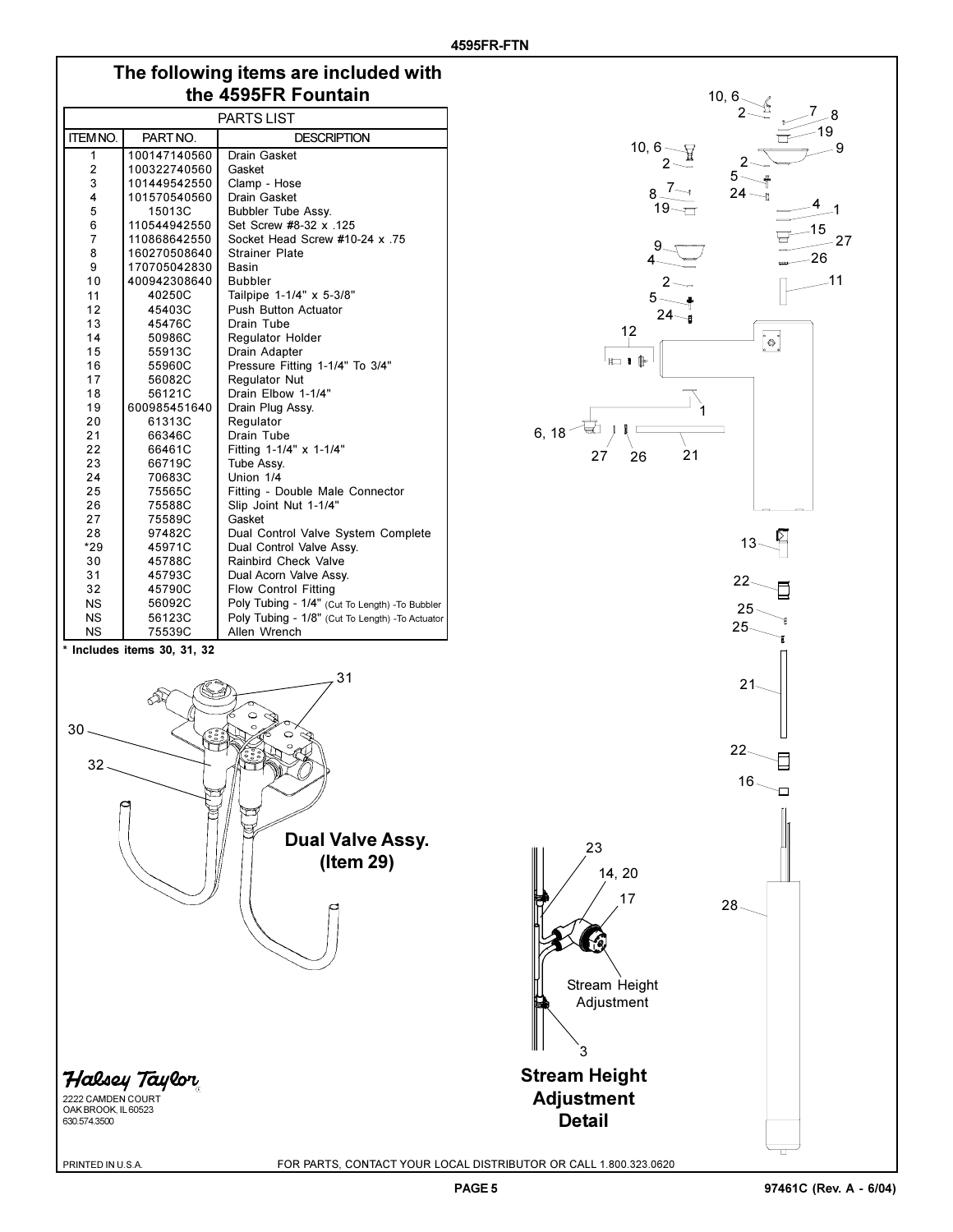# **Halsey Taylor Owners Manual**

# **4595 Freeze Resistant Barrier Free Stone Pedestal Fountain with SanitaryFR2 Valve**



## **IMPORTANT! INSTALLER PLEASE NOTE**

**Tubing must be cut to the right length. Do not coil any excess tubing or it will cause valve to malfunction.**

## **General Installation Tips**

- 1. Prepare trench for water supply and waste drain lines. The hole should be deep enough to accommodate the PVC column. Additional porous fill and drain pipe may be required due to local ground conditions. Cut the PVC column to fit desired bury depth. Set PVC column in excavating pit.
- 2. Lay drain lines and water supply lines. Provide service shut off valve for maintenance. Flush the water supply line before attaching to the shut off valve.

### **Other Notes:**

- The details on the attached pages show a suggested installation method. Depending on the climate and environmental conditions the suggested installation may be modified.
- Overall for the freeze resistant to function properly the valve must be installed in a non-freezing area.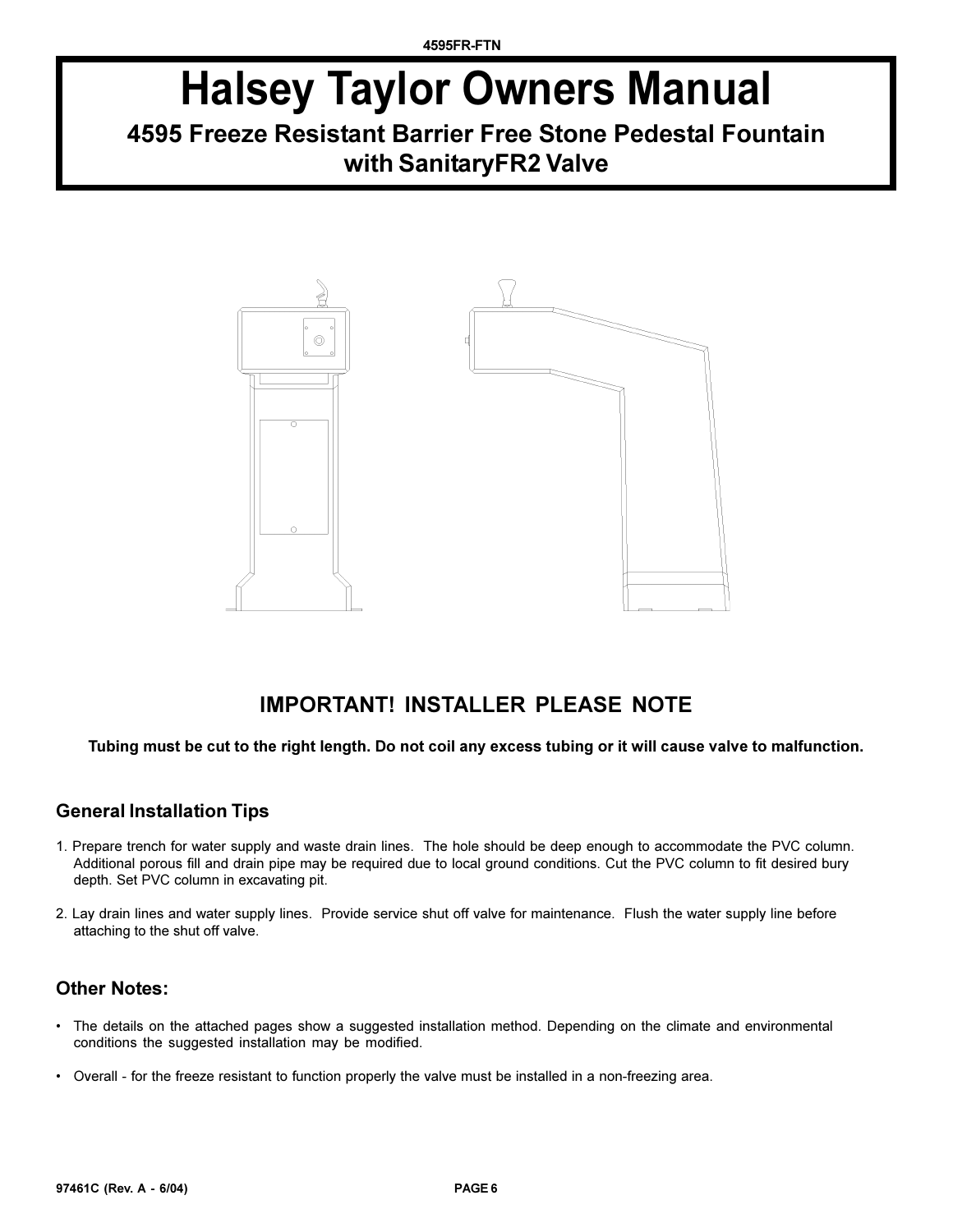**4595FR-FTN**

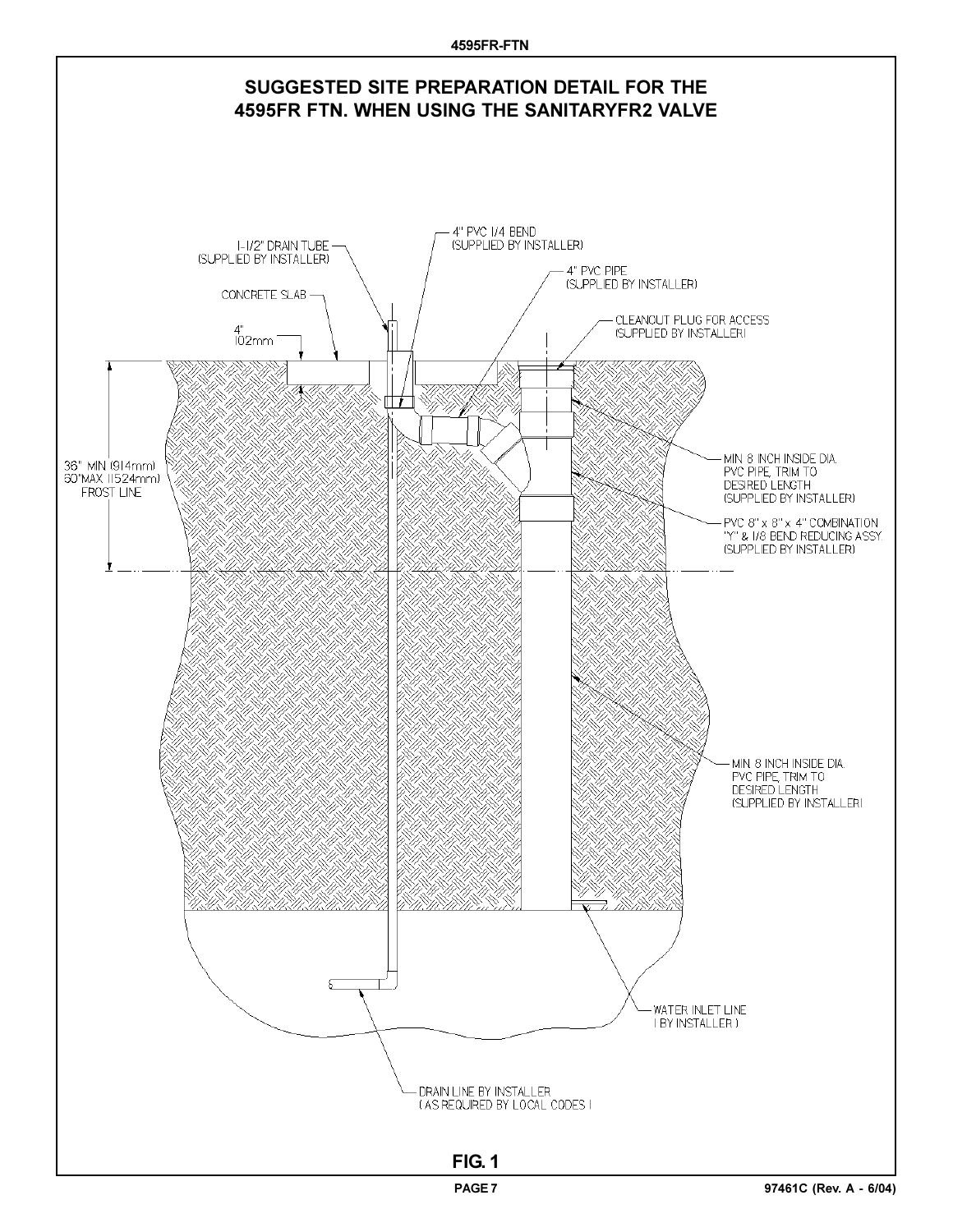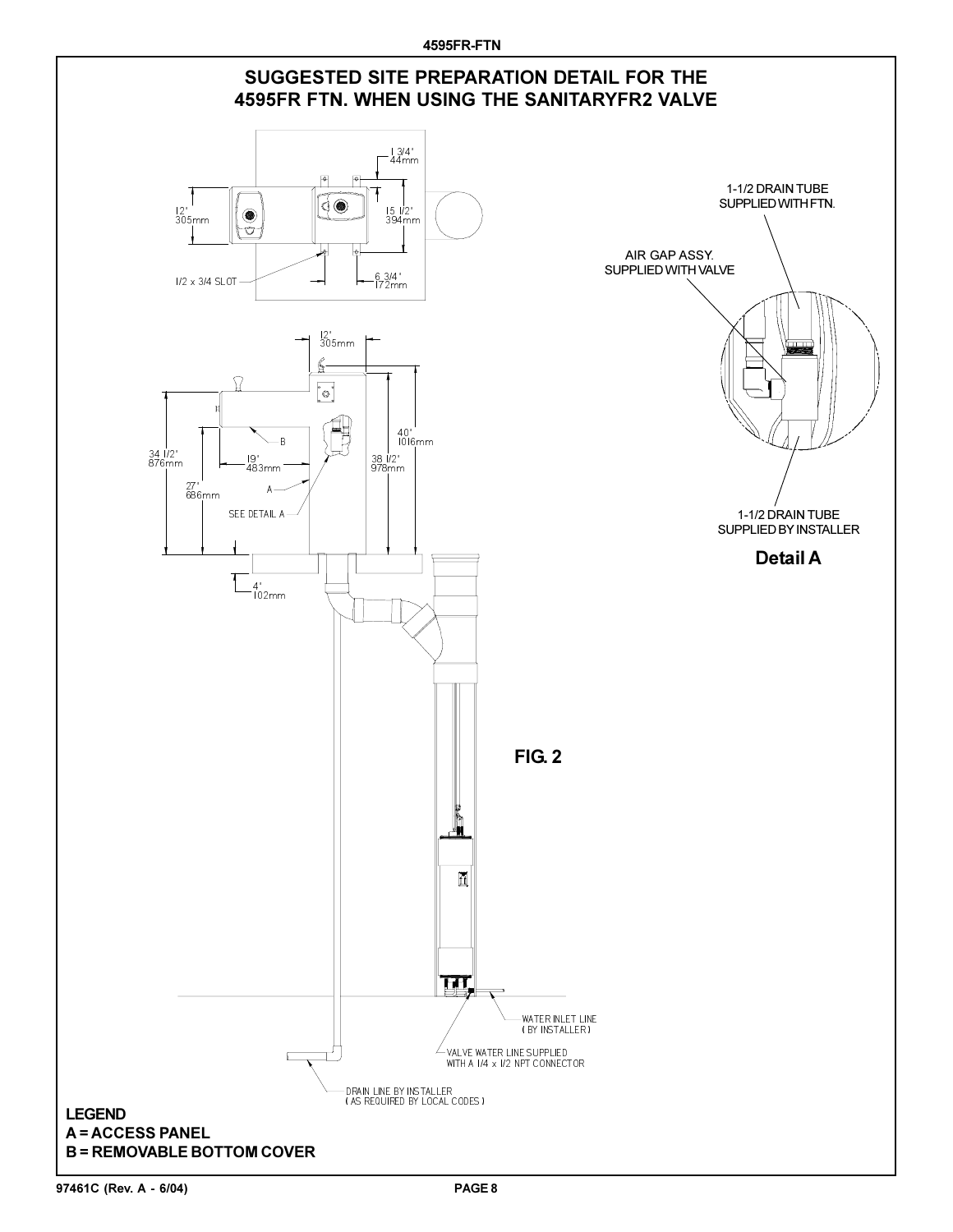

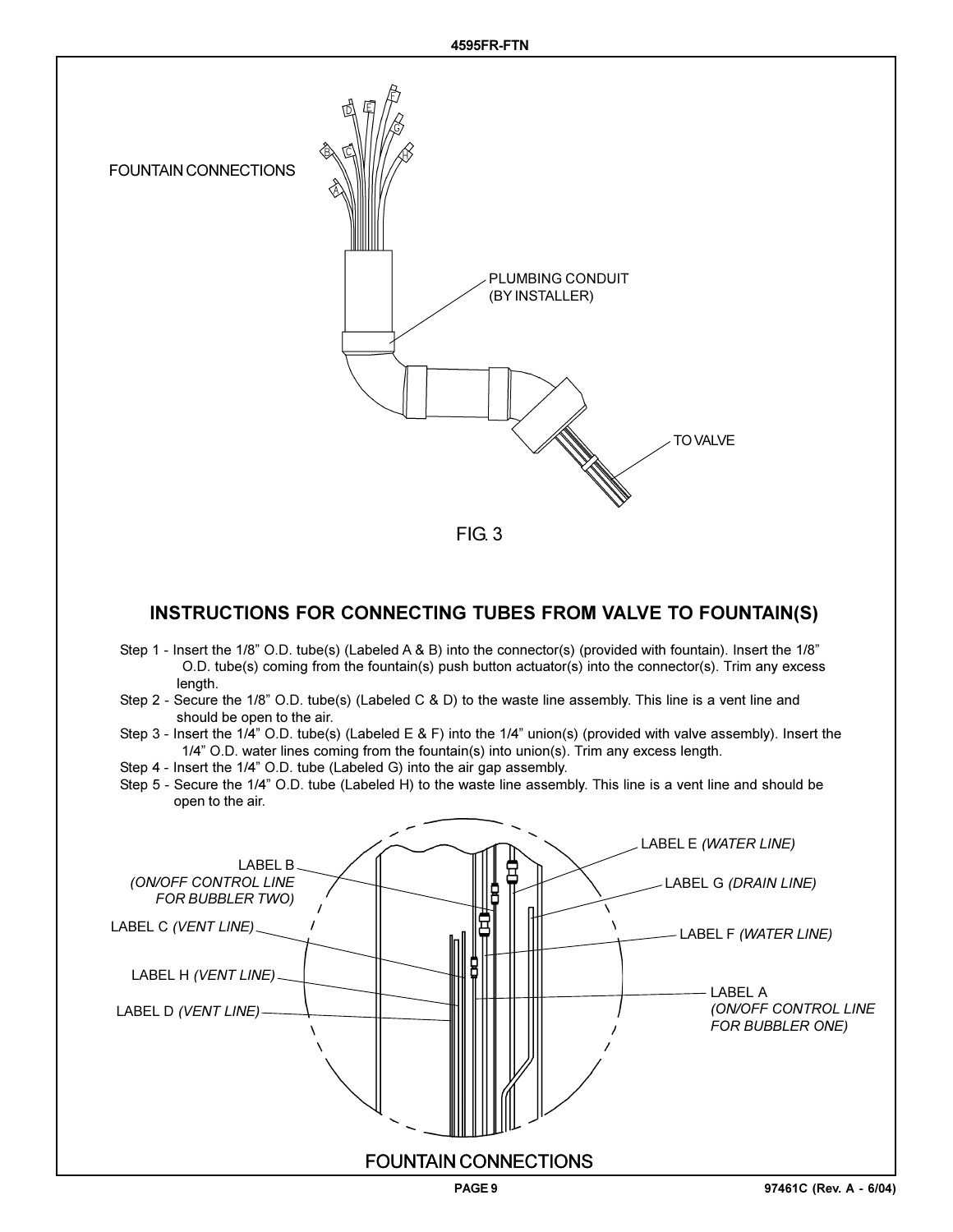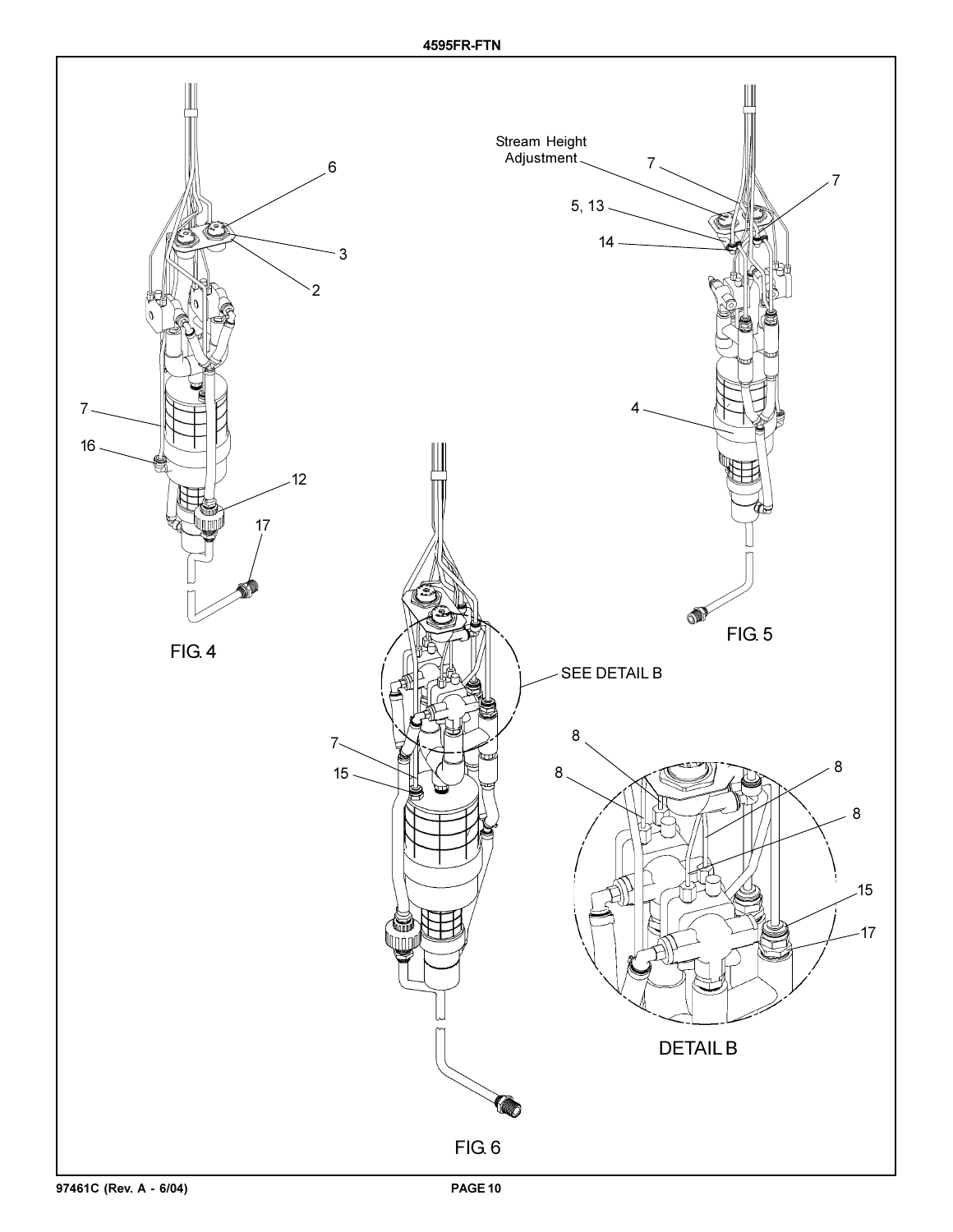## **The Following Items are included with the SanitaryFR2 Valve**

| <b>PARTS LIST</b> |              |                                     |  |
|-------------------|--------------|-------------------------------------|--|
| <b>ITEM NO.</b>   | PART NO.     | <b>DESCRIPTION</b>                  |  |
| 1                 | 110175443890 | Hex Nut - 3/8-16                    |  |
| 2                 | 28424C       | Bracket - Regulator Holder          |  |
| 3                 | 40045C       | Hex Nut - 1-5/16                    |  |
| 4                 | 45807C       | Dual Valve                          |  |
| 5                 | 50986C       | <b>Requlator Holder</b>             |  |
| 6                 | 56082C       | <b>Requlator Nut</b>                |  |
| 7                 | 56092C       | Poly Tubing - 1/4" (Cut To Length)  |  |
| 8                 | 56123C       | Poly Tubing - 1/8" (Cut To Length)  |  |
| 9                 | 56185C       | Canister                            |  |
| 10                | 56187C       | Trap - Adaptor 1-1/2                |  |
| 11                | 56203C       | Air Gap Assy.                       |  |
| 12 <sup>2</sup>   | 56235C       | Fitting - 1/2" Union w/Strainer     |  |
| 13                | 61313C       | Regulator                           |  |
| 14                | 70817C       | Fitting - Elbow 1/4 Stem x 1/4 Tube |  |
| 15                | 70828C       | Fitting - Connector 1/4 x 1/4 NPTF  |  |
| 16                | 75639C       | Fitting - Elbow 1/4 x 1/4 NPTF      |  |
| 17                | 75642C       | Fitting - Adaptor 1/4 NPT x 1/2 NPT |  |
| 18                | 75652C       | U-Bolt                              |  |
| 19                | 75653C       | Nylon Strap - 6 ft.                 |  |
| <b>NS</b>         | 70683C       | Fitting - Union 1/4                 |  |



FIG. 7